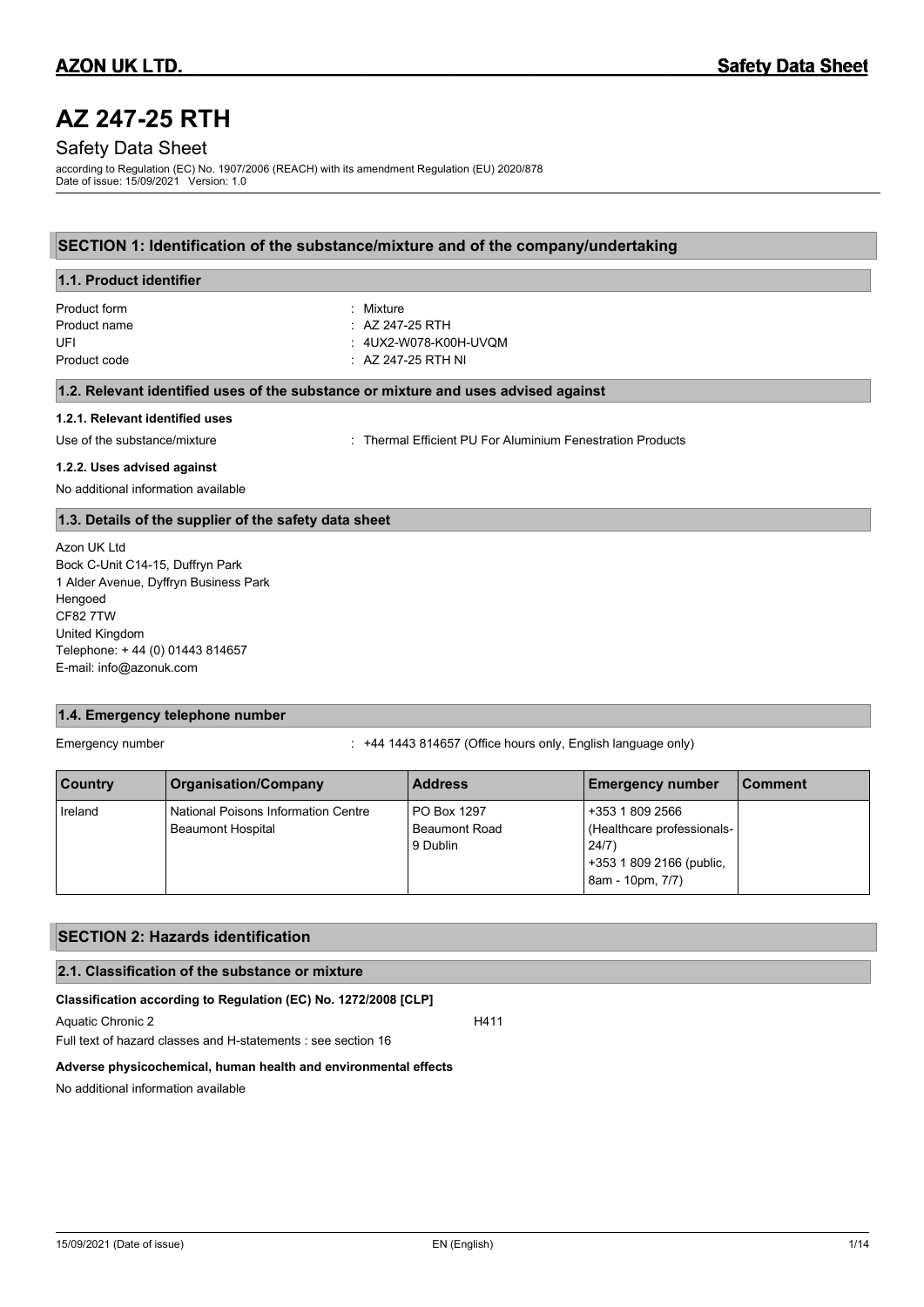# **2.2. Label elements**

| Labelling according to Regulation (EC) No. 1272/2008 [CLP] |                                                                                   |
|------------------------------------------------------------|-----------------------------------------------------------------------------------|
| Hazard pictograms (CLP)                                    | GHS09                                                                             |
|                                                            |                                                                                   |
| Signal word (CLP)                                          | $\mathbb{R}^n$                                                                    |
| Hazard statements (CLP)                                    | : H411 - Toxic to aquatic life with long lasting effects.                         |
| Precautionary statements (CLP)                             | : P273 - Avoid release to the environment.                                        |
|                                                            | P391 - Collect spillage.                                                          |
|                                                            | P501 - Dispose of contents and container to an authorised waste collection point. |

### **2.3. Other hazards**

This substance/mixture does not meet the PBT criteria of REACH regulation, annex XIII This substance/mixture does not meet the vPvB criteria of REACH regulation, annex XIII

The mixture does not contain substance(s) included in the list established in accordance with Article 59(1) of REACH for having endocrine disrupting properties, or is not identified as having endocrine disrupting properties in accordance with the criteria set out in Commission Delegated Regulation (EU) 2017/2100 or Commission Regulation (EU) 2018/605

# **SECTION 3: Composition/information on ingredients**

# **3.1. Substances**

Not applicable

# **3.2. Mixtures**

| <b>Name</b>                 | <b>Product identifier</b>                                                                                     | $\frac{9}{6}$ | <b>Classification according to</b><br><b>Regulation (EC) No. 1272/2008</b><br>[CLP]                                                                                                          |
|-----------------------------|---------------------------------------------------------------------------------------------------------------|---------------|----------------------------------------------------------------------------------------------------------------------------------------------------------------------------------------------|
| Diethylene glycol           | CAS-No.: 111-46-6<br>EC No.: 203-872-2<br>EC index No.: 603-140-00-6<br>REACH-no: 01-2119457857-<br>$21-XXXX$ | $10 - 515$    | Acute Tox. 4 (Oral), H302 (ATE=500<br>mg/kg)                                                                                                                                                 |
| diethylmethylbenzenediamine | CAS-No.: 68479-98-1<br>EC No.: 270-877-4<br>REACH-no: 01-2119486805-<br>25-XXXX                               | $1 - 5$       | Acute Tox. 4 (Oral), H302 (ATE=738<br>mg/kg)<br>Acute Tox. 4 (Dermal), H312 (ATE=1100<br>mg/kg)<br>Eye Irrit. 2, H319<br>STOT RE 2, H373<br>Aquatic Acute 1, H400<br>Aquatic Chronic 1, H410 |
| Ethylene glycol             | CAS-No.: 107-21-1<br>EC No.: 203-473-3<br>EC index No.: 603-027-00-1<br>REACH-no: 01-2119456816-<br>$28-XXXX$ | $3 - 5$       | Acute Tox. 4 (Oral), H302 (ATE=500<br>mg/kg)<br>STOT RE 2, H373                                                                                                                              |

Full text of H- and EUH-statements: see section 16

| <b>SECTION 4: First aid measures</b>   |                                                                                                                                      |  |
|----------------------------------------|--------------------------------------------------------------------------------------------------------------------------------------|--|
| 4.1. Description of first aid measures |                                                                                                                                      |  |
| First-aid measures general             | : Never give anything by mouth to an unconscious person. If you feel unwell, seek medical<br>advice (show the label where possible). |  |
| First-aid measures after inhalation    | : Remove to fresh air, keep the patient warm and at rest. If symptoms develop, obtain<br>medical attention.                          |  |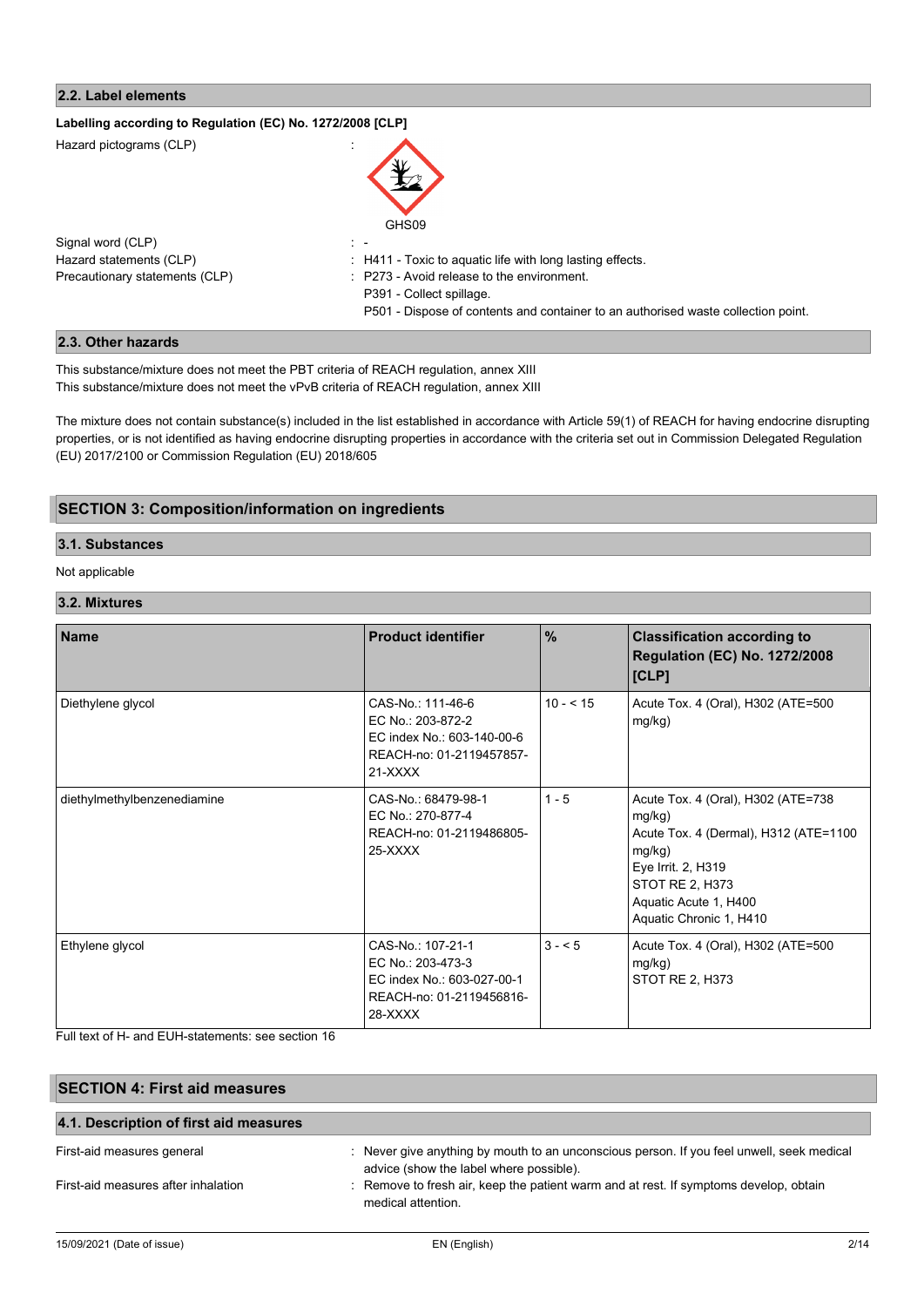| First-aid measures after skin contact | : Remove affected clothing and wash all exposed skin area with mild soap and water,<br>followed by warm water rinse. If skin irritation occurs: Get medical advice/attention.                                                                              |
|---------------------------------------|------------------------------------------------------------------------------------------------------------------------------------------------------------------------------------------------------------------------------------------------------------|
| First-aid measures after eye contact  | : Rinse cautiously with water for several minutes. Ensure that folded skin of eyelids is<br>thoroughly washed with water. Remove contact lenses, if present and easy to do. Continue<br>rinsing. If eye irritation persists: Get medical advice/attention. |
| First-aid measures after ingestion    | : Do NOT induce vomiting. Never give anything by mouth to an unconscious person. Rinse<br>mouth. Give 100 - 200 ml of water to drink. Obtain immediate medical attention.                                                                                  |

# **4.2. Most important symptoms and effects, both acute and delayed**

| Symptoms/effects after skin contact | : May cause slight irritation to the skin.                                        |
|-------------------------------------|-----------------------------------------------------------------------------------|
| Symptoms/effects after eye contact  | : May cause slight irritation to eves.                                            |
| Symptoms/effects after ingestion    | : Ingestion may cause discomfort. May cause stomach pain or vomiting if ingested. |

# **4.3. Indication of any immediate medical attention and special treatment needed**

Treat symptomatically.

| <b>SECTION 5: Firefighting measures</b>                        |                                                                                                                                                                            |  |  |
|----------------------------------------------------------------|----------------------------------------------------------------------------------------------------------------------------------------------------------------------------|--|--|
| 5.1. Extinguishing media                                       |                                                                                                                                                                            |  |  |
| Suitable extinguishing media<br>Unsuitable extinguishing media | : Carbon dioxide. Dry chemical. For large fire: Water spray.<br>: Do not use water jet.                                                                                    |  |  |
| 5.2. Special hazards arising from the substance or mixture     |                                                                                                                                                                            |  |  |
| Fire hazard                                                    | : Not flammable. Will burn if heated.                                                                                                                                      |  |  |
| Hazardous decomposition products in case of fire               | : Carbon monoxide. Carbon dioxide. Nitrogen oxides.                                                                                                                        |  |  |
| 5.3. Advice for firefighters                                   |                                                                                                                                                                            |  |  |
| Firefighting instructions                                      | : Cool closed containers exposed to fire with water spray. Exercise caution when fighting any<br>chemical fire. Prevent fire fighting water from entering the environment. |  |  |
| Protection during firefighting                                 | : As in any fire, wear self-contained breathing apparatus and full protective gear.                                                                                        |  |  |

| 6.1. Personal precautions, protective equipment and emergency procedures |                                                                                                                               |  |
|--------------------------------------------------------------------------|-------------------------------------------------------------------------------------------------------------------------------|--|
| 6.1.1. For non-emergency personnel                                       |                                                                                                                               |  |
| <b>Emergency procedures</b>                                              | : Ventilate area. Avoid inhalation of vapours. Avoid contact with eyes, skin and clothing.<br>Evacuate unnecessary personnel. |  |
| 6.1.2. For emergency responders                                          |                                                                                                                               |  |
| Protective equipment                                                     | : Use personal protective equipment as required. See Section 8.                                                               |  |
| <b>Emergency procedures</b>                                              | : Ventilate area. Avoid inhalation of vapours. Avoid contact with eyes, skin and clothing.                                    |  |

Do not allow to enter drains or water courses. Notify authorities if product enters sewers or public waters.

| 6.3. Methods and material for containment and cleaning up |                                                                                                                                                                                  |  |
|-----------------------------------------------------------|----------------------------------------------------------------------------------------------------------------------------------------------------------------------------------|--|
| For containment<br>Methods for cleaning up                | : Stop leak, if possible without risk. Dam up the liquid spill.<br>: Absorb with earth, sand or other non-combustible material and transfer to containers for<br>later disposal. |  |
| 6.4. Reference to other sections                          |                                                                                                                                                                                  |  |

SECTION 8: Exposure controls/personal protection. SECTION 13: Disposal considerations.

| <b>SECTION 7: Handling and storage</b> |                                                                                                                                                        |  |
|----------------------------------------|--------------------------------------------------------------------------------------------------------------------------------------------------------|--|
| 7.1. Precautions for safe handling     |                                                                                                                                                        |  |
| Precautions for safe handling          | : Avoid contact with skin, eyes and clothing. Avoid inhalation of vapours. Provide good<br>ventilation in process area to prevent formation of vapour. |  |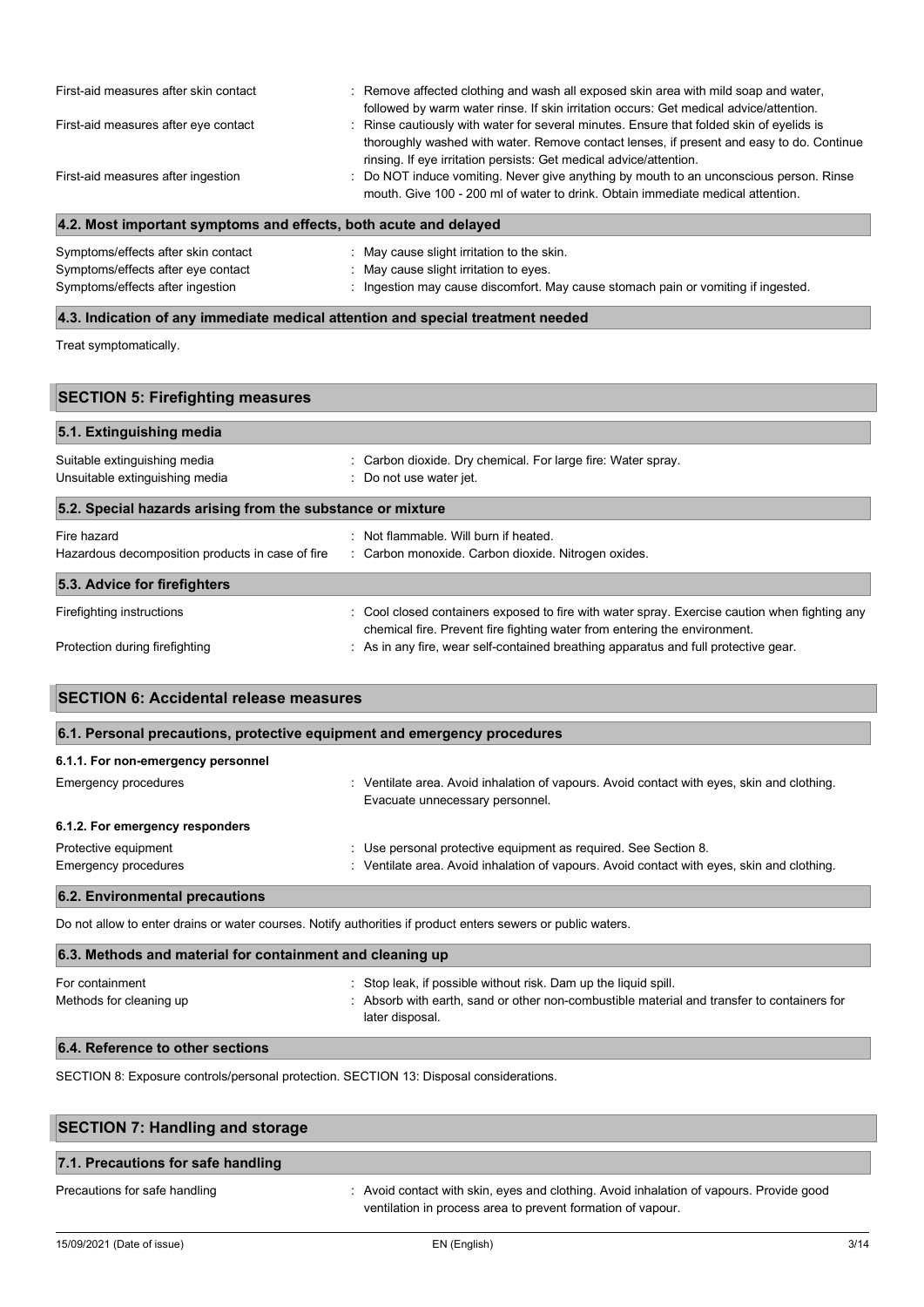Hygiene measures **induced in accordance with good industrial hygiene and safety practice.** Do not eat, drink or smoke when using this product. Wash hands and other exposed areas with mild soap and water before eating, drinking or smoking and when leaving work. Take off contaminated clothing and wash it before reuse.

# **7.2. Conditions for safe storage, including any incompatibilities**

| Storage conditions     | : Store tightly closed in a dry, cool and well-ventilated place. Special Sensitivity - Opened<br>containers should be protected with a dry air or nitrogen padding. A drierrite or silica gel<br>drying system on the vents can also be used. Protect from moisture. |
|------------------------|----------------------------------------------------------------------------------------------------------------------------------------------------------------------------------------------------------------------------------------------------------------------|
| Incompatible materials | : Strong oxidising agents. Strong alkalis. Strong acids. Copper. Copper alloys. zinc. Avoid<br>unintented contact with Isocyanates.                                                                                                                                  |
| Storage temperature    | $\therefore$ -18 – 30 °C Do not exceed 49°C                                                                                                                                                                                                                          |

# **7.3. Specific end use(s)**

Thermal Efficient PU For Aluminium Fenestration Products.

# **SECTION 8: Exposure controls/personal protection**

# **8.1. Control parameters**

### **8.1.1. National occupational exposure and biological limit values**

| Diethylene glycol (111-46-6)                         |                                       |  |
|------------------------------------------------------|---------------------------------------|--|
| <b>Ireland - Occupational Exposure Limits</b>        |                                       |  |
| Local name                                           | Diethylene glycol                     |  |
| OEL (8 hours ref) (mg/m <sup>3</sup> )               | 100 mg/ $m3$                          |  |
| OEL TWA [2]                                          | 23 ppm                                |  |
| Regulatory reference                                 | Chemical Agents Code of Practice 2021 |  |
| <b>United Kingdom - Occupational Exposure Limits</b> |                                       |  |
| Local name                                           | 2,2'-Oxydiethanol                     |  |
| WEL TWA (mg/m <sup>3</sup> )                         | 101 mg/m $3$                          |  |
| WEL TWA (ppm)                                        | 23 ppm                                |  |
| Regulatory reference                                 | EH40/2005 (Fourth edition, 2020). HSE |  |
| Ethylene glycol (107-21-1)                           |                                       |  |
| EU - Indicative Occupational Exposure Limit (IOEL)   |                                       |  |
| Local name                                           | Ethylene glycol                       |  |
| IOELV TWA (mg/m <sup>3</sup> )                       | 52 mg/ $m3$                           |  |
| <b>IOELV TWA (ppm)</b>                               | 20 ppm                                |  |
| IOELV STEL (mg/m <sup>3</sup> )                      | 104 mg/m $3$                          |  |
| IOELV STEL (ppm)                                     | 40 ppm                                |  |
| Notes                                                | Skin                                  |  |
| Regulatory reference                                 | COMMISSION DIRECTIVE 2000/39/EC       |  |
| <b>Ireland - Occupational Exposure Limits</b>        |                                       |  |
| Local name                                           | Ethane-1,2-diol, particulate          |  |
| OEL (8 hours ref) (mg/m <sup>3</sup> )               | 10 mg/ $m3$<br>52 mg/ $m3$            |  |
| OEL TWA [2]                                          | 20 ppm                                |  |
| OEL (15 min ref) (mg/m3)                             | 104 mg/m <sup>3</sup>                 |  |
| OEL STEL [ppm]                                       | 40 ppm                                |  |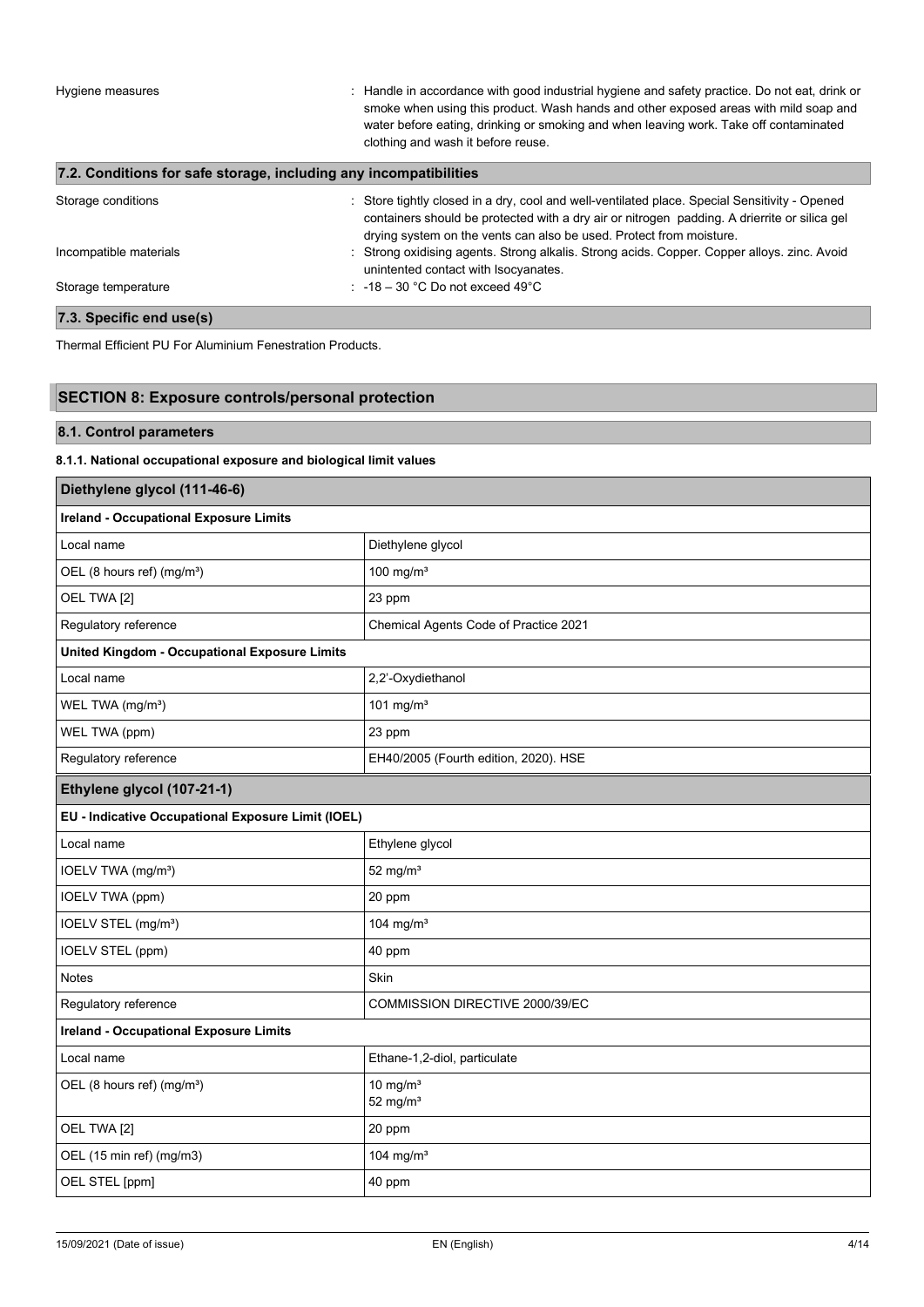| Ethylene glycol (107-21-1)                    |                                                                                                                                                                |
|-----------------------------------------------|----------------------------------------------------------------------------------------------------------------------------------------------------------------|
| Notes (IE)                                    | Sk, IOELV                                                                                                                                                      |
| Regulatory reference                          | Chemical Agents Code of Practice 2020                                                                                                                          |
| United Kingdom - Occupational Exposure Limits |                                                                                                                                                                |
| Local name                                    | Ethane-1,2-diol                                                                                                                                                |
| WEL TWA (mg/m <sup>3</sup> )                  | 10 mg/m <sup>3</sup> particulate<br>52 mg/m <sup>3</sup> vapour                                                                                                |
| WEL TWA (ppm)                                 | 20 ppm vapour                                                                                                                                                  |
| WEL STEL (mg/m <sup>3</sup> )                 | 104 mg/m <sup>3</sup> vapour                                                                                                                                   |
| WEL STEL (ppm)                                | 40 ppm vapour                                                                                                                                                  |
| Remark (WEL)                                  | Sk (Can be absorbed through the skin. The assigned substances are those for which there<br>are concerns that dermal absorption will lead to systemic toxicity) |
| Regulatory reference                          | EH40/2005 (Fourth edition, 2020). HSE                                                                                                                          |

# **8.1.2. Recommended monitoring procedures**

No additional information available

### **8.1.3. Air contaminants formed**

No additional information available

# **8.1.4. DNEL and PNEC**

| Diethylene glycol (111-46-6)             |                          |  |
|------------------------------------------|--------------------------|--|
| <b>DNEL/DMEL (Workers)</b>               |                          |  |
| Long-term - systemic effects, dermal     | 43 mg/kg bodyweight/day  |  |
| Long-term - systemic effects, inhalation | 44 mg/ $m3$              |  |
| Long-term - local effects, inhalation    | 60 mg/ $m3$              |  |
| <b>DNEL/DMEL (General population)</b>    |                          |  |
| Long-term - systemic effects, inhalation | $12$ mg/m <sup>3</sup>   |  |
| Long-term - systemic effects, dermal     | 21 mg/kg bodyweight/day  |  |
| Long-term - local effects, inhalation    | 12 mg/ $m3$              |  |
| <b>PNEC (Water)</b>                      |                          |  |
| PNEC aqua (freshwater)                   | 10 mg/l                  |  |
| PNEC aqua (marine water)                 | 1 $mg/l$                 |  |
| PNEC aqua (intermittent, freshwater)     | $10$ mg/l                |  |
| <b>PNEC (Sediment)</b>                   |                          |  |
| PNEC sediment (freshwater)               | 20.9 mg/kg dwt           |  |
| PNEC sediment (marine water)             | 2.09 mg/kg dwt           |  |
| <b>PNEC (Soil)</b>                       |                          |  |
| <b>PNEC</b> soil                         | 1.53 mg/kg dwt           |  |
| <b>PNEC (STP)</b>                        |                          |  |
| PNEC sewage treatment plant              | 199.5 mg/l               |  |
| Ethylene glycol (107-21-1)               |                          |  |
| <b>DNEL/DMEL (Workers)</b>               |                          |  |
| Long-term - systemic effects, dermal     | 106 mg/kg bodyweight/day |  |
| Long-term - local effects, inhalation    | $35$ mg/m <sup>3</sup>   |  |
|                                          |                          |  |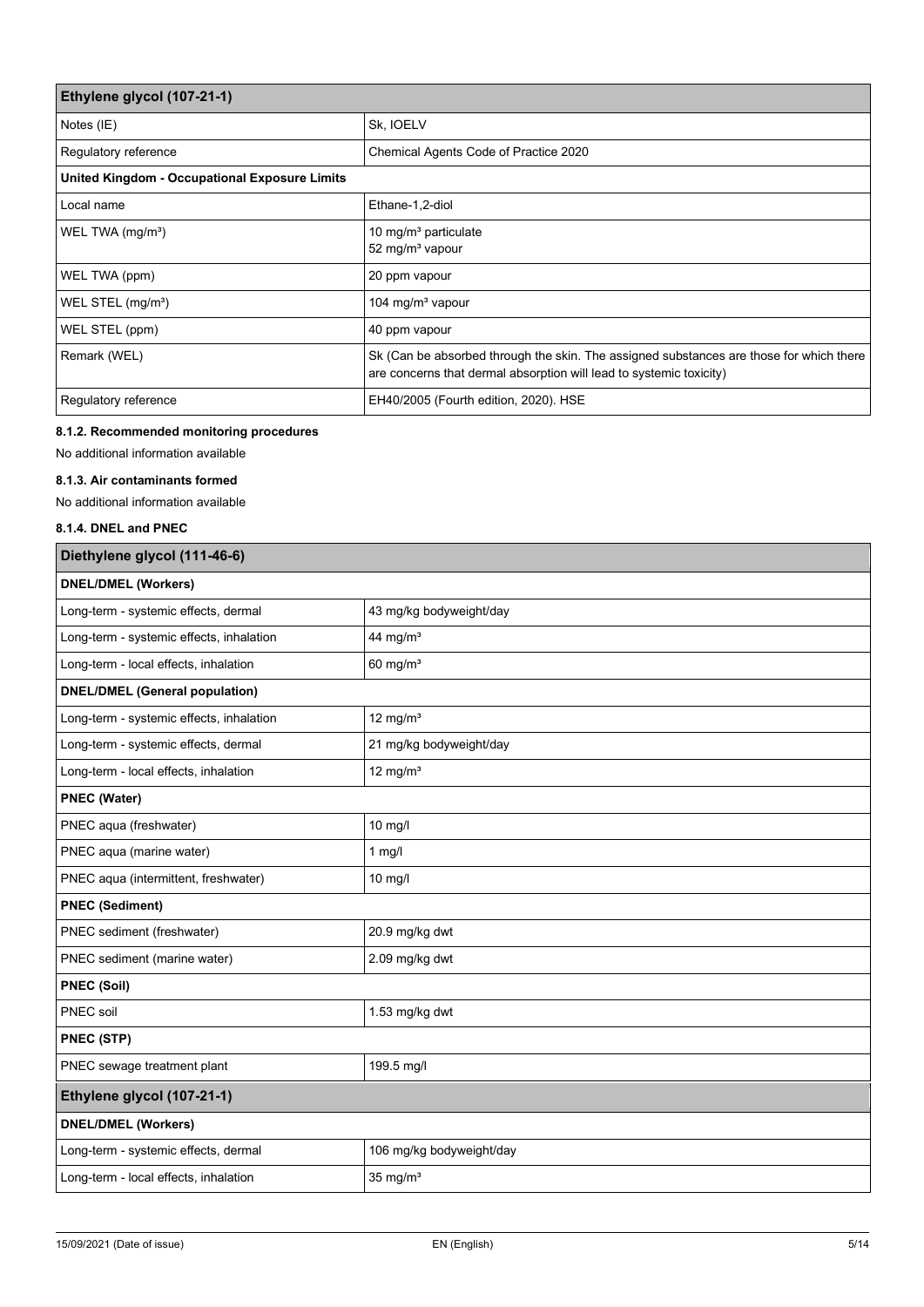| Ethylene glycol (107-21-1)               |                          |  |
|------------------------------------------|--------------------------|--|
| <b>DNEL/DMEL (General population)</b>    |                          |  |
| Long-term - systemic effects, dermal     | 53 mg/kg bodyweight/day  |  |
| Long-term - local effects, inhalation    | $7$ mg/m <sup>3</sup>    |  |
| <b>PNEC (Water)</b>                      |                          |  |
| PNEC aqua (freshwater)                   | 10 mg/l                  |  |
| PNEC aqua (marine water)                 | $1$ mg/l                 |  |
| PNEC aqua (intermittent, freshwater)     | 10 mg/l                  |  |
| PNEC aqua (intermittent, marine water)   | 10 mg/l                  |  |
| <b>PNEC (Sediment)</b>                   |                          |  |
| PNEC sediment (freshwater)               | 37 mg/kg dwt             |  |
| PNEC sediment (marine water)             | 3.7 mg/kg dwt            |  |
| <b>PNEC (Soil)</b>                       |                          |  |
| PNEC soil                                | 1.53 mg/kg dwt           |  |
| PNEC (STP)                               |                          |  |
| PNEC sewage treatment plant              | 199.5 mg/l               |  |
| diethylmethylbenzenediamine (68479-98-1) |                          |  |
| <b>DNEL/DMEL (Workers)</b>               |                          |  |
| Long-term - systemic effects, dermal     | 1 mg/kg bodyweight/day   |  |
| Long-term - systemic effects, inhalation | $0.13$ mg/m <sup>3</sup> |  |
| <b>DNEL/DMEL (General population)</b>    |                          |  |
| Long-term - systemic effects, oral       | 0.1 mg/kg bodyweight/day |  |
| Long-term - systemic effects, inhalation | $0.1$ mg/m <sup>3</sup>  |  |
| Long-term - systemic effects, dermal     | 1 mg/kg bodyweight/day   |  |
| <b>PNEC (Water)</b>                      |                          |  |
| PNEC aqua (freshwater)                   | $0.0005$ mg/l            |  |
| PNEC aqua (marine water)                 | 0.00005 mg/l             |  |
| PNEC aqua (intermittent, freshwater)     | $0.005$ mg/l             |  |
| <b>PNEC (Sediment)</b>                   |                          |  |
| PNEC sediment (freshwater)               | 0.029 mg/kg dwt          |  |
| PNEC sediment (marine water)             | 0.0029 mg/kg dwt         |  |
| <b>PNEC (Soil)</b>                       |                          |  |
| PNEC soil                                | 5.6 µg/kg dw             |  |
| PNEC (Oral)                              |                          |  |
| PNEC oral (secondary poisoning)          | 2 mg/kg food             |  |
| PNEC (STP)                               |                          |  |
| PNEC sewage treatment plant              | 17 mg/l                  |  |

# **8.1.5. Control banding**

No additional information available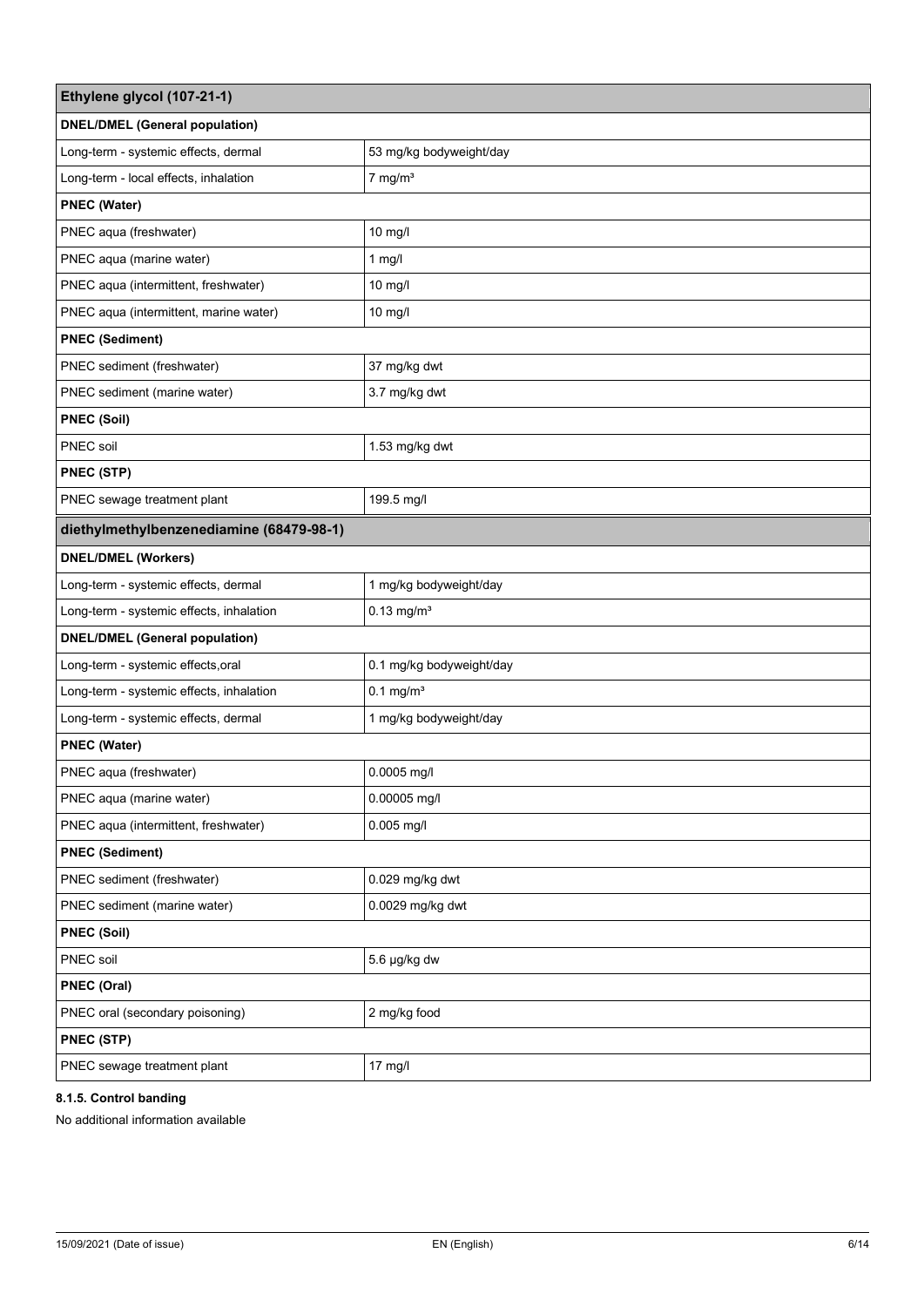### **8.2. Exposure controls**

### **8.2.1. Appropriate engineering controls**

### **Appropriate engineering controls:**

Provide good ventilation in process area to prevent formation of vapour. Ensure exposure is below occupational exposure limits (where available). Local exhaust ventilation (LEV) may be required to control inhalation exposure.

### **8.2.2. Personal protection equipment**

### **Personal protective equipment:**

Avoid all unnecessary exposure.

### **8.2.2.1. Eye and face protection**

### **Eye protection:**

Wear safety glasses with side shields. Standard EN 166 - Personal eye-protection.

### **8.2.2.2. Skin protection**

### **Skin and body protection:**

Long-sleeved protective clothing

### **Hand protection:**

Wear protective gloves if skin contact is possible. Standard EN 374 - Protective gloves against chemicals. The exact breakthrough time has to be found out by the manufacturer of the protective gloves and has to be observed. Gloves should be removed and replaced if there are any signs of degradation or breakthrough.

### **8.2.2.3. Respiratory protection**

### **Respiratory protection:**

Not required for normal conditions of use. In case of insufficient ventilation, wear suitable respiratory equipment

### **8.2.2.4. Thermal hazards**

### **Thermal hazard protection:**

Not required for normal conditions of use.

### **8.2.3. Environmental exposure controls**

### **Environmental exposure controls:**

Avoid release to the environment. Contain any spills with dikes or absorbents to prevent migration and entry into sewers or streams.

### **Other information:**

Do not eat, drink or smoke during use. Handle in accordance with good industrial hygiene and safety procedures.

### **SECTION 9: Physical and chemical properties**

### **9.1. Information on basic physical and chemical properties**

| Physical state              | Liquid                     |
|-----------------------------|----------------------------|
| Colour                      | Dark purple to black.      |
| Appearance                  | Liquid.                    |
| Odour                       | slight.                    |
| Odour threshold             | Not available              |
| Melting point               | Not available              |
| Freezing point              | Not available              |
| Boiling point               | : 240 °C                   |
| Flammability                | Not applicable             |
| Explosive properties        | Not explosive.             |
| Oxidising properties        | Not oxidising.             |
| <b>Explosive limits</b>     | Not available              |
| Lower explosive limit (LEL) | Not available              |
| Upper explosive limit (UEL) | Not available              |
| Flash point                 | 131 °C (closed cup)        |
| Auto-ignition temperature   | Not available              |
| Decomposition temperature   | Not available              |
| рH                          | Not available              |
| Viscosity, kinematic        | Not available              |
| Solubility                  | Water: Slightly miscible   |
| Log Kow                     | Not available              |
| Vapour pressure             | < 1 mbar (20 $^{\circ}$ C) |
| Vapour pressure at 50 °C    | 6 mbar                     |
|                             |                            |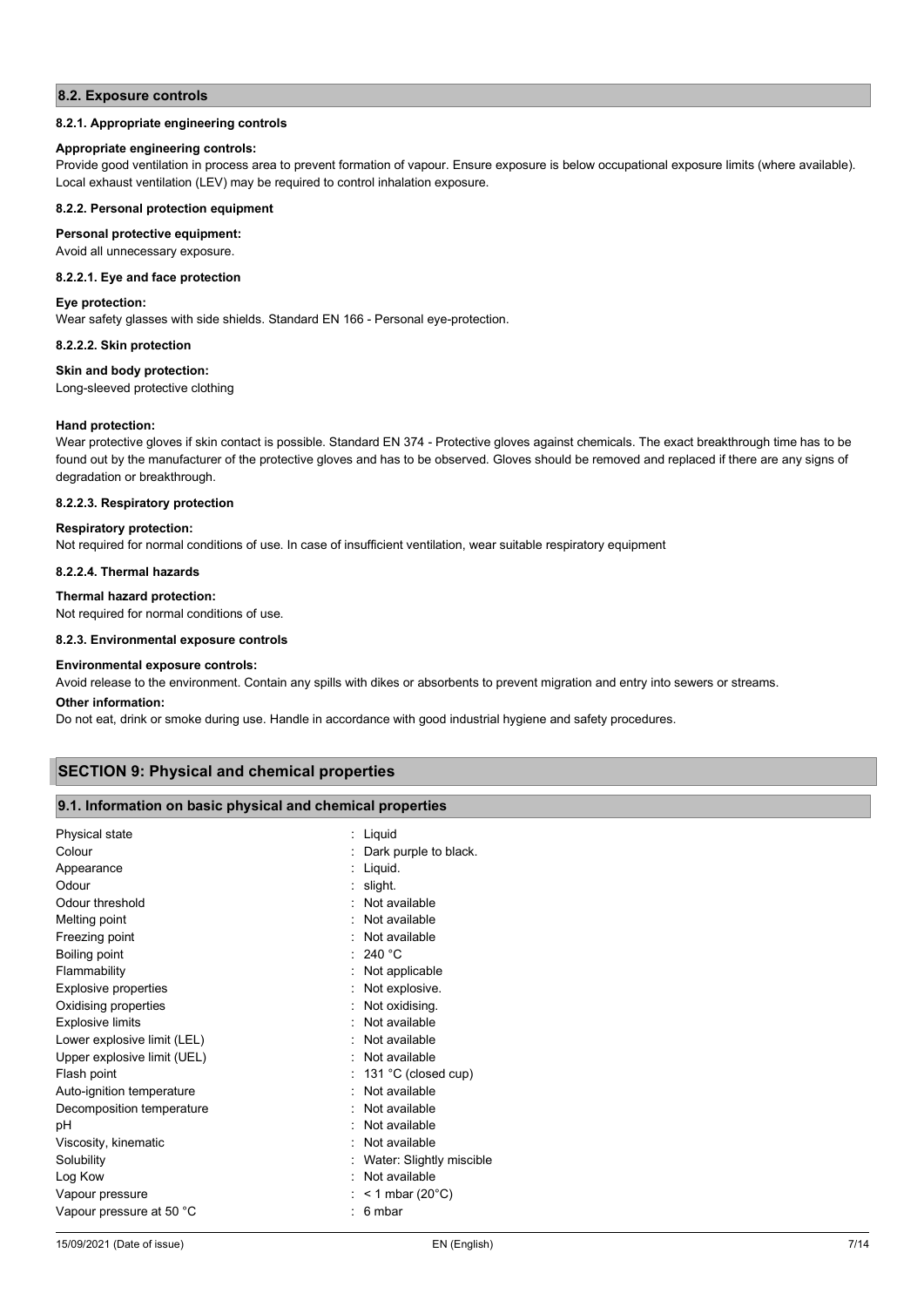| Density<br>٠.<br>Relative density<br>Relative vapour density at 20 °C<br>Particle size<br>Particle size distribution<br>Particle shape<br>Particle aspect ratio<br>Particle aggregation state<br>Particle agglomeration state<br>Particle specific surface area | Not available<br>Not available<br>Not available<br>Not applicable<br>Not applicable<br>Not applicable<br>Not applicable<br>Not applicable<br>Not applicable<br>Not applicable |
|-----------------------------------------------------------------------------------------------------------------------------------------------------------------------------------------------------------------------------------------------------------------|-------------------------------------------------------------------------------------------------------------------------------------------------------------------------------|
| Particle dustiness                                                                                                                                                                                                                                              | Not applicable                                                                                                                                                                |

### **9.2. Other information**

### **9.2.1. Information with regard to physical hazard classes**

No additional information available

### **9.2.2. Other safety characteristics**

Bulk density : 8.96 lb/gal

### **SECTION 10: Stability and reactivity**

### **10.1. Reactivity**

Stable under recommended handling and storage conditions (see section 7).

# **10.2. Chemical stability**

Stable under recommended handling and storage conditions (see section 7).

### **10.3. Possibility of hazardous reactions**

None known.

# **10.4. Conditions to avoid**

High temperature. Protect from moisture.

### **10.5. Incompatible materials**

Strong oxidising agents. Strong alkalis. Strong acids. Copper alloys. copper. Zinc. Avoid unintented contact with Isocyanates.

### **10.6. Hazardous decomposition products**

Carbon monoxide. Carbon dioxide. Nitrogen oxides.

# **SECTION 11: Toxicological information**

| 11.1. Information on hazard classes as defined in Regulation (EC) No 1272/2008                                                 |  |  |
|--------------------------------------------------------------------------------------------------------------------------------|--|--|
| : Not classified<br>: Not classified<br>: Not classified<br>: Based on available data, the classification criteria are not met |  |  |
|                                                                                                                                |  |  |
| 13300 mg/kg                                                                                                                    |  |  |
| > 4.6 mg/l - 4 Hours (aerosol)                                                                                                 |  |  |
|                                                                                                                                |  |  |
| 7712 mg/kg                                                                                                                     |  |  |
| > 3500 mg/kg (mouse)                                                                                                           |  |  |
| $> 2.5$ mg/l - 6 Hours (mist)                                                                                                  |  |  |
|                                                                                                                                |  |  |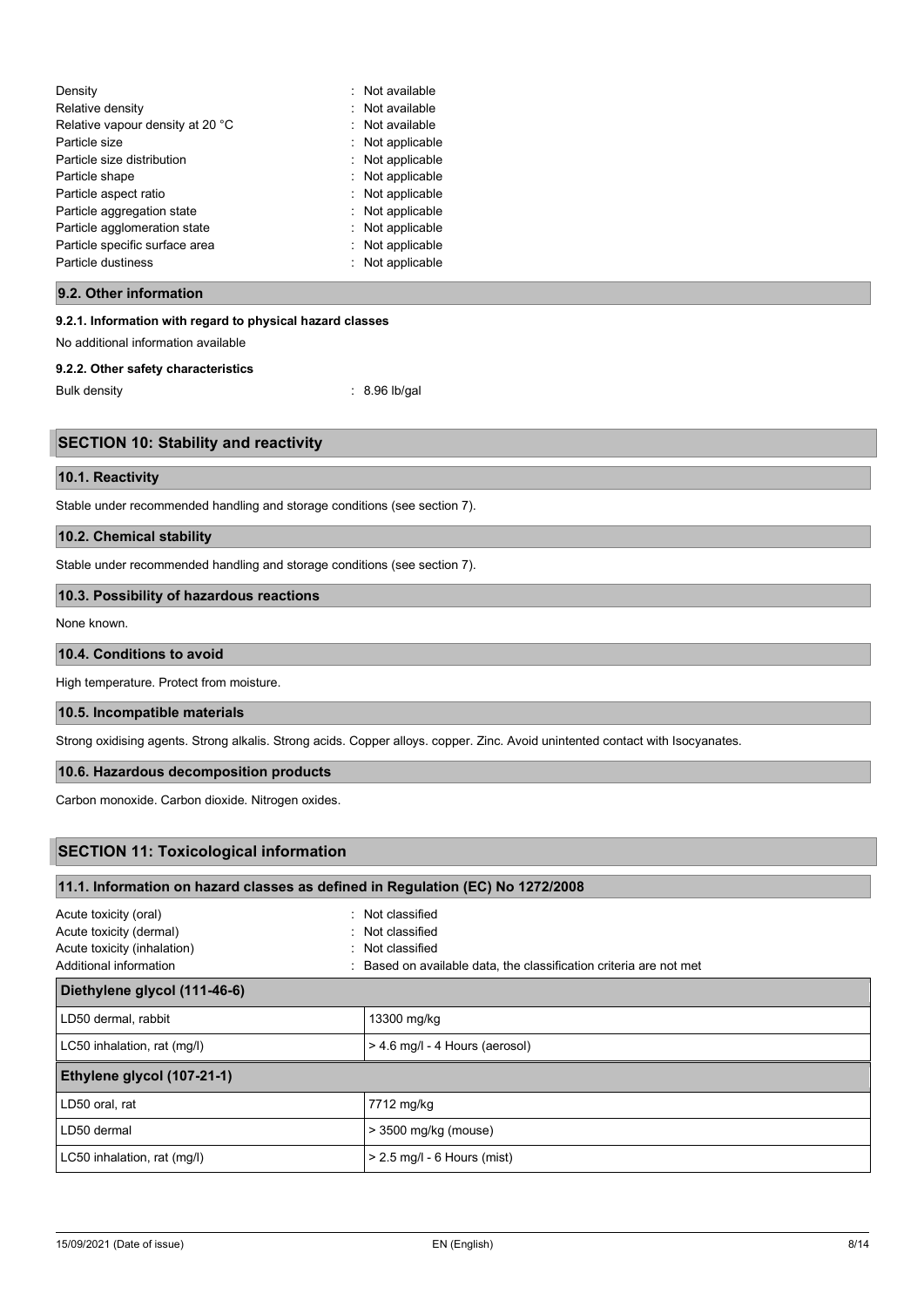| diethylmethylbenzenediamine (68479-98-1)                            |                                                                                                                                                                 |  |
|---------------------------------------------------------------------|-----------------------------------------------------------------------------------------------------------------------------------------------------------------|--|
| LD50 oral. rat                                                      | 738 mg/kg                                                                                                                                                       |  |
| LD50 dermal, rat                                                    | > 2000 mg/kg                                                                                                                                                    |  |
| Skin corrosion/irritation                                           | Not classified                                                                                                                                                  |  |
| Additional information                                              | Based on available data, the classification criteria are not met                                                                                                |  |
| Serious eye damage/irritation                                       | Not classified                                                                                                                                                  |  |
| Additional information                                              | Based on available data, the classification criteria are not met                                                                                                |  |
| Respiratory or skin sensitisation                                   | Not classified                                                                                                                                                  |  |
| Additional information                                              | Based on available data, the classification criteria are not met                                                                                                |  |
| Germ cell mutagenicity                                              | Not classified                                                                                                                                                  |  |
| Additional information                                              | Based on available data, the classification criteria are not met                                                                                                |  |
| Carcinogenicity                                                     | Not classified                                                                                                                                                  |  |
| Additional information                                              | Based on available data, the classification criteria are not met                                                                                                |  |
| Reproductive toxicity                                               | Not classified                                                                                                                                                  |  |
| Additional information                                              | Based on available data, the classification criteria are not met                                                                                                |  |
| STOT-single exposure                                                | Not classified                                                                                                                                                  |  |
| Additional information                                              | Based on available data, the classification criteria are not met                                                                                                |  |
| STOT-repeated exposure                                              | Not classified                                                                                                                                                  |  |
| Additional information                                              | Based on available data, the classification criteria are not met                                                                                                |  |
| Ethylene glycol (107-21-1)                                          |                                                                                                                                                                 |  |
| STOT-repeated exposure                                              | May cause damage to organs (kidneys) through prolonged or repeated exposure (oral).                                                                             |  |
| diethylmethylbenzenediamine (68479-98-1)                            |                                                                                                                                                                 |  |
| STOT-repeated exposure                                              | May cause damage to organs through prolonged or repeated exposure.                                                                                              |  |
| Aspiration hazard                                                   | Not classified                                                                                                                                                  |  |
| Additional information                                              | Based on available data, the classification criteria are not met                                                                                                |  |
| 11.2. Information on other hazards                                  |                                                                                                                                                                 |  |
| 11.2.1. Endocrine disrupting properties                             |                                                                                                                                                                 |  |
| Adverse health effects caused by endocrine<br>disrupting properties | : No additional information available                                                                                                                           |  |
| 11.2.2. Other information                                           |                                                                                                                                                                 |  |
| Potential adverse human health effects and<br>symptoms              | May cause slight irritation to the skin, May cause slight irritation to eyes, Ingestion may<br>cause discomfort, May cause stomach pain or vomiting if ingested |  |

| <b>SECTION 12: Ecological information</b>                                                                                                                                                             |                                                                 |  |
|-------------------------------------------------------------------------------------------------------------------------------------------------------------------------------------------------------|-----------------------------------------------------------------|--|
| 12.1. Toxicity                                                                                                                                                                                        |                                                                 |  |
| Hazardous to the aquatic environment, short-term<br>: Not classified<br>(acute)<br>Hazardous to the aquatic environment, long-term<br>: Toxic to aquatic life with long lasting effects.<br>(chronic) |                                                                 |  |
| Diethylene glycol (111-46-6)                                                                                                                                                                          |                                                                 |  |
| LC50 fish                                                                                                                                                                                             | 75200 mg/l - 96 Hours (Pimephales promelas)                     |  |
| EC50 Daphnia                                                                                                                                                                                          | > 10000 mg/l - 24 Hours (Daphnia magna)                         |  |
| Ethylene glycol (107-21-1)                                                                                                                                                                            |                                                                 |  |
| LC50 fish                                                                                                                                                                                             | > 72860 mg/l - 96 Hours (Pimephales promelas)(EPA 600/4-90/027) |  |
| EC50 Daphnia                                                                                                                                                                                          | > 100 mg/l - 48 Hours (Daphnia magna) (OECD 202 method)         |  |
| EC50 72h - Algae [1]                                                                                                                                                                                  | > 100 mg/l - 72 Hours (Scenedesmus quadricauda)                 |  |
| diethylmethylbenzenediamine (68479-98-1)                                                                                                                                                              |                                                                 |  |
| LC50 fish                                                                                                                                                                                             | 200 mg/l - 48 Hours (Leuciscus idus)                            |  |
| EC50 Daphnia                                                                                                                                                                                          | 0.5 mg/l - 48 Hours (Daphnia magna)                             |  |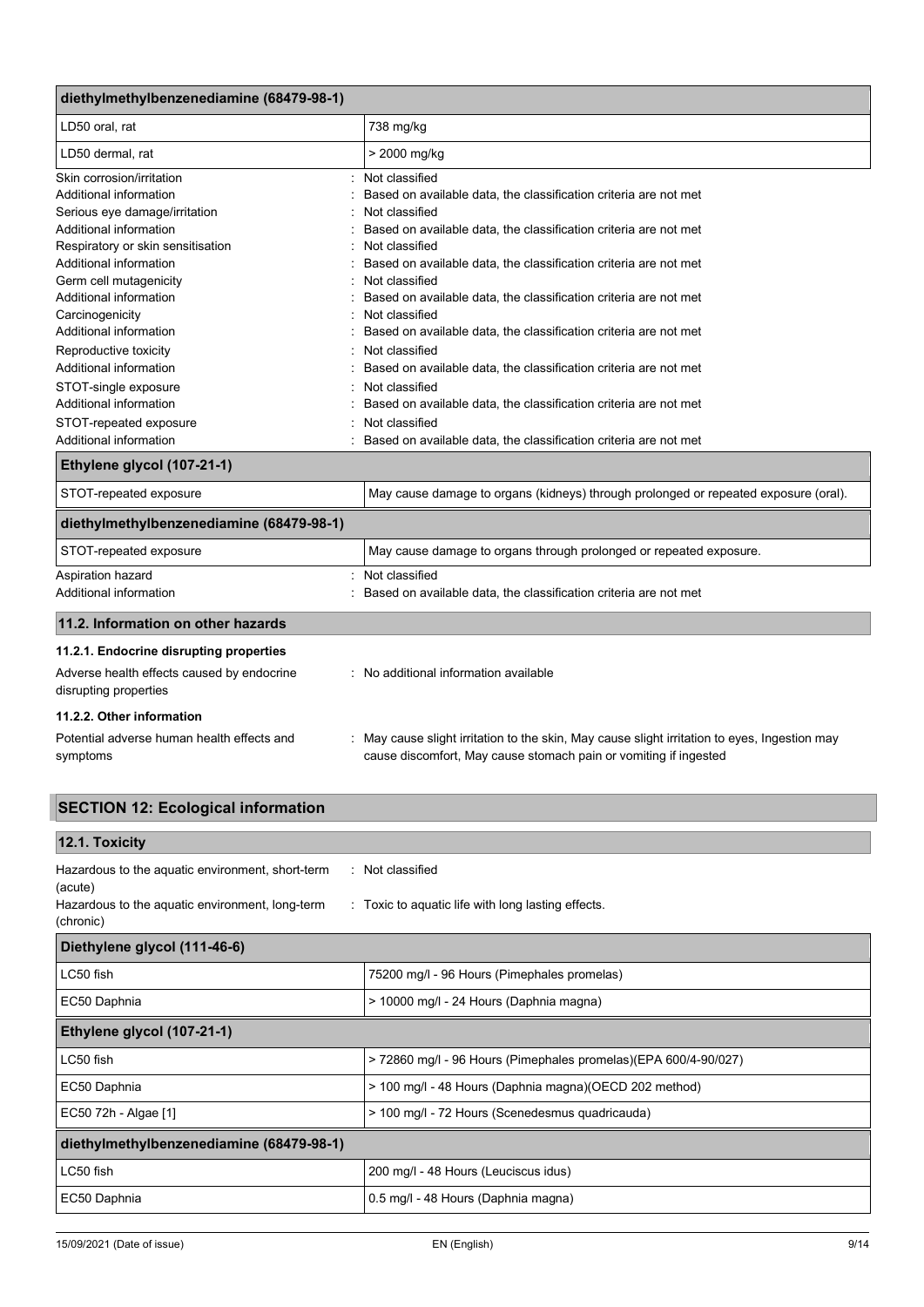| diethylmethylbenzenediamine (68479-98-1)                                              |                                               |
|---------------------------------------------------------------------------------------|-----------------------------------------------|
| ErC50 algae                                                                           | 104 mg/l - 72 Hours (Desmodesmus subspicatus) |
| NOEC chronic algae                                                                    | 54 mg/l - 72 Hours (Desmodesmus subspicatus)  |
| 12.2. Persistence and degradability                                                   |                                               |
| <b>AZ 247-25 RTH</b>                                                                  |                                               |
| Persistence and degradability                                                         | No information available.                     |
| Ethylene glycol (107-21-1)                                                            |                                               |
| Persistence and degradability                                                         | Readily biodegradable.                        |
| Biodegradation                                                                        | 90 - 100 % - 10 days (OECD 301A method)       |
| 12.3. Bioaccumulative potential                                                       |                                               |
| AZ 247-25 RTH                                                                         |                                               |
| Bioaccumulative potential                                                             | No information available.                     |
| Diethylene glycol (111-46-6)                                                          |                                               |
| Log Pow                                                                               | $-1.98$                                       |
| Ethylene glycol (107-21-1)                                                            |                                               |
| Log Pow                                                                               | $-1.36(25 °C)$                                |
| diethylmethylbenzenediamine (68479-98-1)                                              |                                               |
| BCF - Fish [1]                                                                        | 2.75 l/kg                                     |
| Log Pow                                                                               | 1.38                                          |
| 12.4. Mobility in soil                                                                |                                               |
| <b>AZ 247-25 RTH</b>                                                                  |                                               |
| Ecology - soil                                                                        | No information available.                     |
| Diethylene glycol (111-46-6)                                                          |                                               |
| Log Koc                                                                               | $\mathsf 0$                                   |
| Ethylene glycol (107-21-1)                                                            |                                               |
| Log Koc                                                                               | $0$ (QSAR)                                    |
| diethylmethylbenzenediamine (68479-98-1)                                              |                                               |
| Log Koc                                                                               | 2.74                                          |
| 12.5. Results of PBT and vPvB assessment                                              |                                               |
| AZ 247-25 RTH                                                                         |                                               |
| This substance/mixture does not meet the PBT criteria of REACH regulation, annex XIII |                                               |

This substance/mixture does not meet the vPvB criteria of REACH regulation, annex XIII

# **12.6. Endocrine disrupting properties**

No additional information available

# **12.7. Other adverse effects**

No additional information available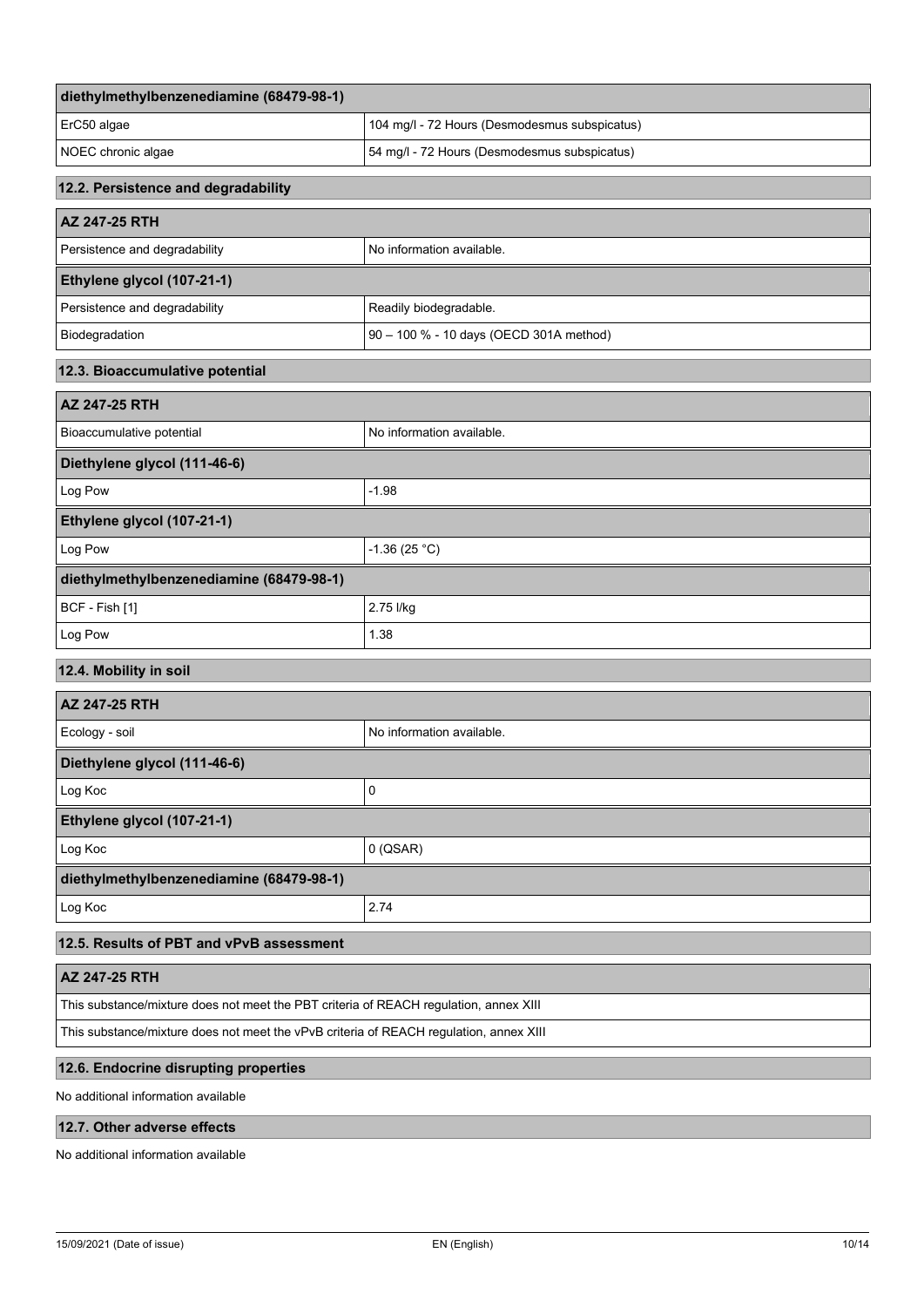| <b>SECTION 13: Disposal considerations</b> |                                                                                                                                                                                                                                                                                                     |
|--------------------------------------------|-----------------------------------------------------------------------------------------------------------------------------------------------------------------------------------------------------------------------------------------------------------------------------------------------------|
| 13.1. Waste treatment methods              |                                                                                                                                                                                                                                                                                                     |
| Waste disposal recommendations             | : Dispose in a safe manner in accordance with local/national regulations. Empty containers<br>should be taken to an approved waste handling site for recycling or disposal. The correct<br>waste code must be determined by the producer of the waste, based on how the waste has<br>been produced. |
| Ecology - waste materials                  | : Avoid release to the environment.                                                                                                                                                                                                                                                                 |

# **SECTION 14: Transport information**

In accordance with ADR / IMDG / IATA

| 14.1. UN number or ID number         |                                                                                                             |  |
|--------------------------------------|-------------------------------------------------------------------------------------------------------------|--|
| UN-No. (ADR)                         | : UN 3082                                                                                                   |  |
| UN-No. (IMDG)                        | : UN 3082                                                                                                   |  |
| UN-No. (IATA)                        | : UN 3082                                                                                                   |  |
| 14.2. UN proper shipping name        |                                                                                                             |  |
| Proper Shipping Name                 | : ENVIRONMENTALLY HAZARDOUS SUBSTANCE, LIQUID, N.O.S.<br>(diethylmethylbenzenediamine)                      |  |
| Proper Shipping Name (IMDG)          | : ENVIRONMENTALLY HAZARDOUS SUBSTANCE. LIQUID. N.O.S.<br>(diethylmethylbenzenediamine)                      |  |
| Proper Shipping Name (IATA)          | : Environmentally hazardous substance, liquid, n.o.s. (diethylmethylbenzenediamine)                         |  |
| Transport document description (ADR) | : UN 3082 ENVIRONMENTALLY HAZARDOUS SUBSTANCE, LIQUID, N.O.S.<br>(diethylmethylbenzenediamine), 9, III, (-) |  |

|  | : UN 3082 ENVIRONMENTALLY HAZARDOUS SUBSTANCE. LIQUID. N.O.S.                                                                                                                                                                                                                                                                                                                                                          |
|--|------------------------------------------------------------------------------------------------------------------------------------------------------------------------------------------------------------------------------------------------------------------------------------------------------------------------------------------------------------------------------------------------------------------------|
|  | (diethylmethylbenzenediamine), 9, III, MARINE POLLUTANT                                                                                                                                                                                                                                                                                                                                                                |
|  | $\mathbf{1} \mathbf{1} \mathbf{1} \mathbf{1} \mathbf{1} \mathbf{1} \mathbf{1} \mathbf{1} \mathbf{1} \mathbf{1} \mathbf{1} \mathbf{1} \mathbf{1} \mathbf{1} \mathbf{1} \mathbf{1} \mathbf{1} \mathbf{1} \mathbf{1} \mathbf{1} \mathbf{1} \mathbf{1} \mathbf{1} \mathbf{1} \mathbf{1} \mathbf{1} \mathbf{1} \mathbf{1} \mathbf{1} \mathbf{1} \mathbf{1} \mathbf{1} \mathbf{1} \mathbf{1} \mathbf{1} \mathbf{1} \mathbf{$ |

|  | : UN 3082 Environmentally hazardous substance, liquid, n.o.s |  |
|--|--------------------------------------------------------------|--|
|  | (diethylmethylbenzenediamine), 9, III                        |  |

# **14.3. Transport hazard class(es)**

Transport document description (IMDG)

Transport document description (IATA)

### **ADR**

Transport hazard class(es) (ADR) : 9<br>Hazard labels : 9 Hazard labels



### **IMDG**

Transport hazard class(es) (IMDG) : 9<br>Danger labels (IMDG) : 9 Danger labels (IMDG)

# **IATA**

Transport hazard class(es) (IATA) : 9<br>Danger labels (IATA) : 9 Danger labels (IATA)

# :

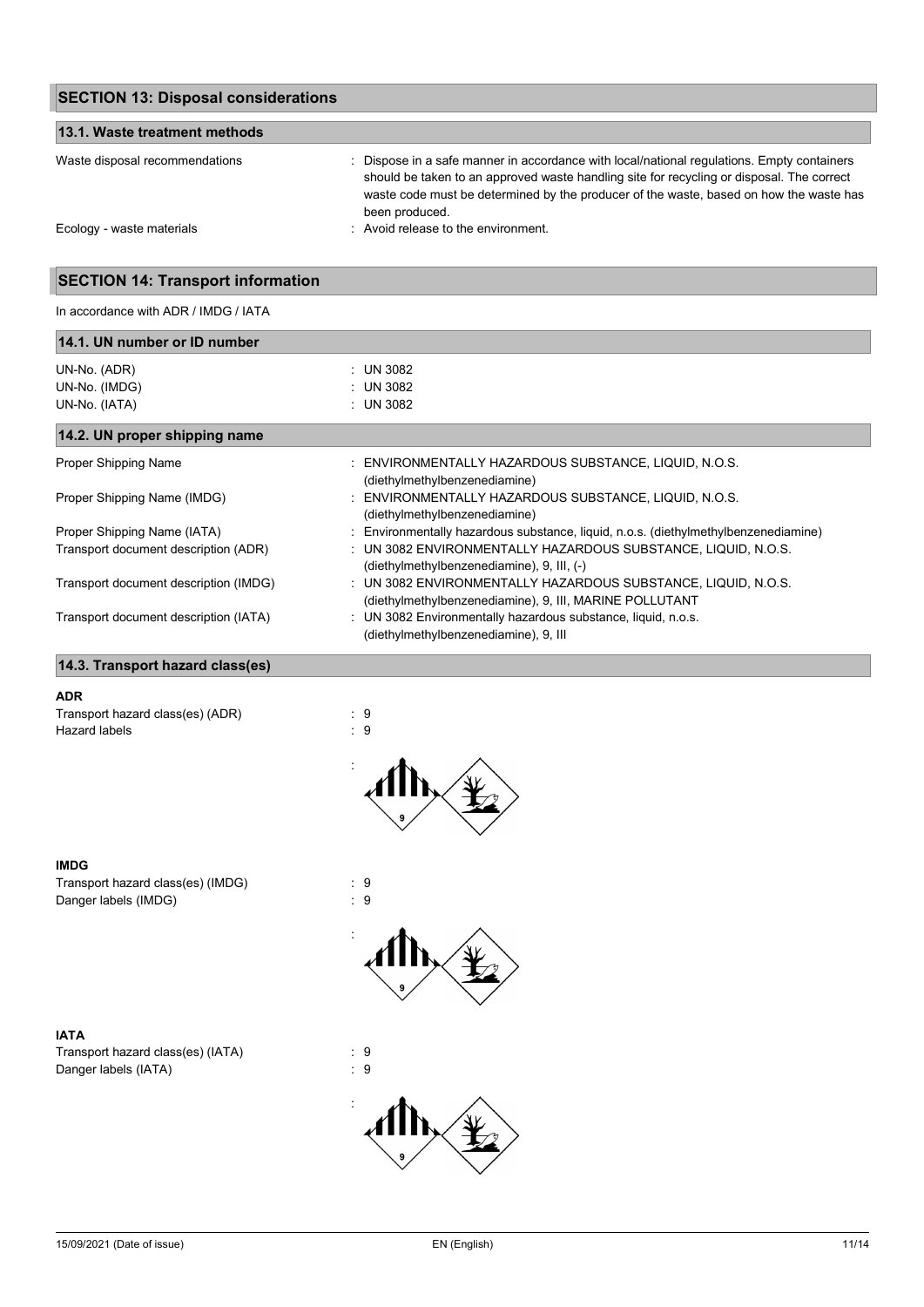| 14.4. Packing group                |                                          |
|------------------------------------|------------------------------------------|
| Packing group                      | $\pm$ 111                                |
| Packing group (IMDG)               | $\pm$ 111                                |
| Packing group (IATA)               | $\pm$ 111                                |
| 14.5. Environmental hazards        |                                          |
| Dangerous for the environment      | : Yes                                    |
| Marine pollutant                   | : Yes                                    |
| Other information                  | : No supplementary information available |
| 14.6. Special precautions for user |                                          |
| <b>Overland transport</b>          |                                          |
| Tunnel restriction code (ADR)      | $\mathbb{Z}^n \to \mathbb{R}^n$          |
| <b>Transport by sea</b>            |                                          |
| No data available                  |                                          |
| Air transport                      |                                          |
| No data available                  |                                          |

# **14.7. Maritime transport in bulk according to IMO instruments**

Not applicable

# **SECTION 15: Regulatory information**

### **15.1. Safety, health and environmental regulations/legislation specific for the substance or mixture**

### **15.1.1. EU-Regulations**

# **EU restriction list (REACH Annex XVII)**

| Reference code | Applicable on                                                                                | Entry title or description                                                                                                                                                                                                                                                                                                 |  |  |
|----------------|----------------------------------------------------------------------------------------------|----------------------------------------------------------------------------------------------------------------------------------------------------------------------------------------------------------------------------------------------------------------------------------------------------------------------------|--|--|
| 3.             | AZ 247-25 RTH :<br>Diethylene glycol;<br>Ethylene glycol;<br>diethylmethylbenzenedia<br>mine | Liquid substances or mixtures which are regarded as dangerous in accordance with<br>Directive 1999/45/EC or are fulfilling the criteria for any of the following hazard classes or<br>categories set out in Annex I to Regulation (EC) No 1272/2008                                                                        |  |  |
| 3(b)           | Diethylene glycol;<br>Ethylene glycol;<br>diethylmethylbenzenedia<br>mine                    | Substances or mixtures fulfilling the criteria for any of the following hazard classes or<br>categories set out in Annex I to Regulation (EC) No 1272/2008: Hazard classes 3.1 to 3.6,<br>3.7 adverse effects on sexual function and fertility or on development, 3.8 effects other<br>than narcotic effects, 3.9 and 3.10 |  |  |
| 3(c)           | AZ 247-25 RTH :<br>diethylmethylbenzenedia<br>mine                                           | Substances or mixtures fulfilling the criteria for any of the following hazard classes or<br>categories set out in Annex I to Regulation (EC) No 1272/2008: Hazard class 4.1                                                                                                                                               |  |  |

Contains no substance on the REACH candidate list

Contains no REACH Annex XIV substances

Contains no substance subject to Regulation (EU) No 649/2012 of the European Parliament and of the Council of 4 July 2012 concerning the export and import of hazardous chemicals.

Contains no substance subject to Regulation (EU) No 2019/1021 of the European Parliament and of the Council of 20 June 2019 on persistent organic pollutants

### **15.1.2. National regulations**

No additional information available

# **15.2. Chemical safety assessment**

No chemical safety assessment has been carried out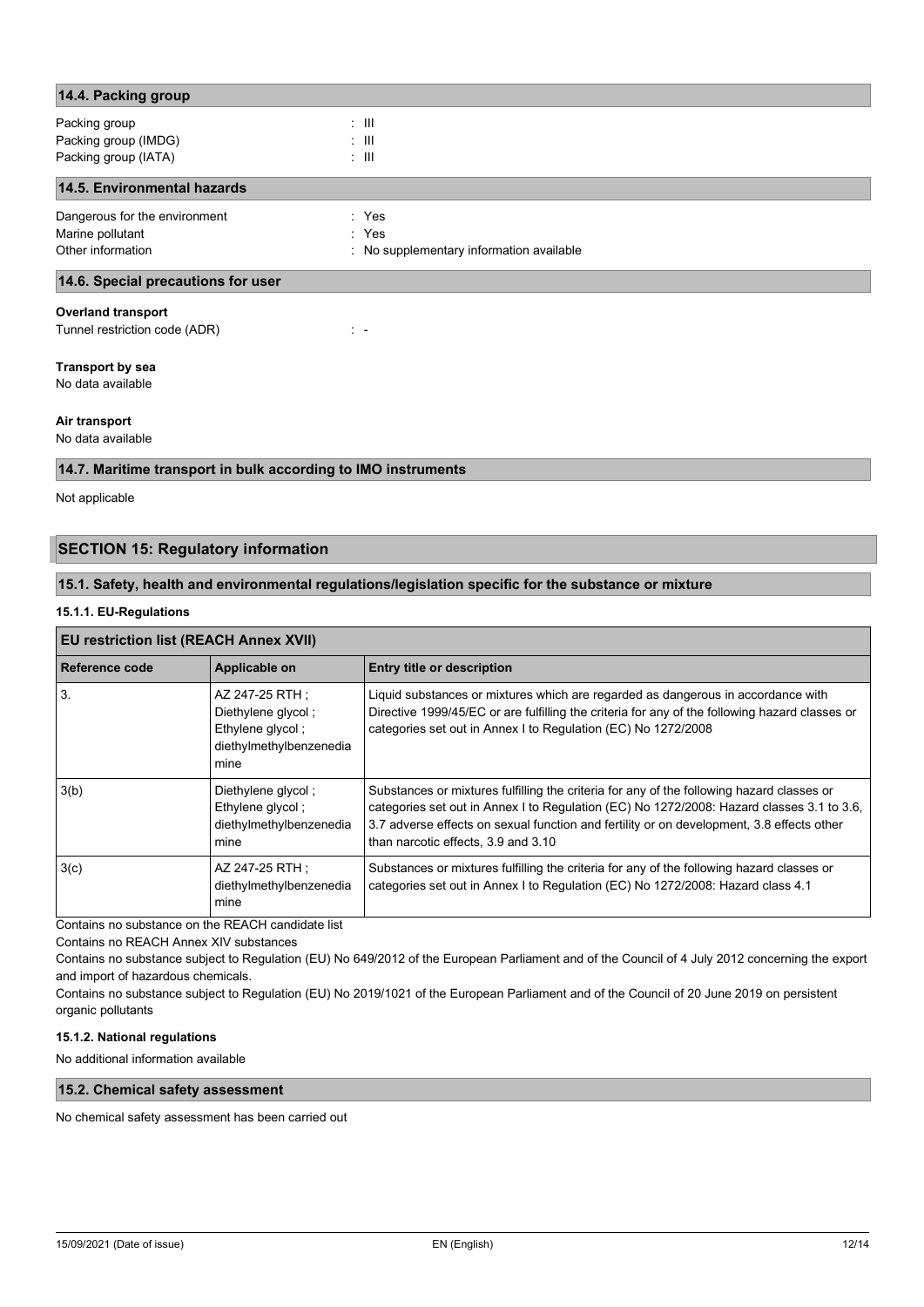# **SECTION 16: Other information**

| Abbreviations and acronyms                                      |                                                                                                         |  |
|-----------------------------------------------------------------|---------------------------------------------------------------------------------------------------------|--|
|                                                                 | ADR (Accord européen relatif au transport international des marchandises Dangereuses par Route)         |  |
| BCF (Bioconcentration factor)                                   |                                                                                                         |  |
| CAS (Chemical Abstracts Service) number                         |                                                                                                         |  |
| CLP (Classification, Labeling and Packaging)                    |                                                                                                         |  |
| DNEL (Derived No Effect Level)                                  |                                                                                                         |  |
| EC (European Community)                                         |                                                                                                         |  |
| EC50 (Effective Concentration 50%)                              |                                                                                                         |  |
| EN (European Norm)                                              |                                                                                                         |  |
| IARC (International Agency for Research on Cancer)              |                                                                                                         |  |
| IATA (International Air Transport Association)                  |                                                                                                         |  |
| IBC (Intermediate Bulk Container)                               |                                                                                                         |  |
| IMDG (International Maritime Dangerous Goods Code)              |                                                                                                         |  |
| <b>IOELV</b> (Indicative Occupational Exposure Limit)           |                                                                                                         |  |
| Koc (Soil adsorption coefficient)                               |                                                                                                         |  |
| LC50 (Lethal Concentration 50%)                                 |                                                                                                         |  |
| LD50 (Lethal Dose 50%)                                          |                                                                                                         |  |
| OECD (Organisation for Economic Co-operation and Development)   |                                                                                                         |  |
| OEL (Occupational exposure limit)                               |                                                                                                         |  |
| NOEC (No Observed Effect Concentration)                         |                                                                                                         |  |
| PBT (Persistent, Bioaccumulative and Toxic)                     |                                                                                                         |  |
| PNEC (Predicted No Effect Concentration)                        |                                                                                                         |  |
| QSAR (Quantitative Structure-Activity Relationship)             |                                                                                                         |  |
| REACH (Registration, Evaluation and Authorisation of CHemicals) |                                                                                                         |  |
| SCOEL (Scientific Committee on Occupational Exposure Limits)    |                                                                                                         |  |
| STEL (Short Term Exposure Limit)                                |                                                                                                         |  |
| STP (Sewage treatment plant)                                    |                                                                                                         |  |
| TWA (Time Weighted Average)                                     |                                                                                                         |  |
|                                                                 | UNxxxx (Number assigned by the United Nations Committee of Experts on the Transport of Dangerous Goods) |  |
|                                                                 | UVCB (Unknown or Variable composition, Complex reaction products or Biological materials)               |  |
| vPvB (very Persistent and very Bioaccumulative)                 |                                                                                                         |  |
| WAF (Water Accommodated Fraction)                               |                                                                                                         |  |

Data sources : REGULATION (EC) No 1272/2008 OF THE EUROPEAN PARLIAMENT AND OF THE COUNCIL of 16 December 2008 on classification, labelling and packaging of substances and mixtures, amending and repealing Directives 67/548/EEC and 1999/45/EC, and amending Regulation (EC) No 1907/2006.

- 
- Other information **contain the Classification procedure according to Regulation (EC) No. 1272/2008 [CLP]: Physical** hazards: On basis of test data. Health hazards: Calculation method. Environmental hazards: Calculation method.

| Full text of H- and EUH-statements |                                                                    |  |  |  |
|------------------------------------|--------------------------------------------------------------------|--|--|--|
| Acute Tox. 4 (Dermal)              | Acute toxicity (dermal), Category 4                                |  |  |  |
| Acute Tox. 4 (Oral)                | Acute toxicity (oral), Category 4                                  |  |  |  |
| <b>Aquatic Acute 1</b>             | Hazardous to the aquatic environment - Acute Hazard, Category 1    |  |  |  |
| <b>Aquatic Chronic 1</b>           | Hazardous to the aquatic environment - Chronic Hazard, Category 1  |  |  |  |
| <b>Aquatic Chronic 2</b>           | Hazardous to the aquatic environment - Chronic Hazard, Category 2  |  |  |  |
| Eye Irrit. 2                       | Serious eye damage/eye irritation, Category 2                      |  |  |  |
| STOT RE 2                          | Specific target organ toxicity – Repeated exposure, Category 2     |  |  |  |
| H302                               | Harmful if swallowed.                                              |  |  |  |
| H312                               | Harmful in contact with skin.                                      |  |  |  |
| H319                               | Causes serious eye irritation.                                     |  |  |  |
| H373                               | May cause damage to organs through prolonged or repeated exposure. |  |  |  |
| H400                               | Very toxic to aquatic life.                                        |  |  |  |
| H410                               | Very toxic to aquatic life with long lasting effects.              |  |  |  |
| H411                               | Toxic to aquatic life with long lasting effects.                   |  |  |  |

SDS EU - AZON